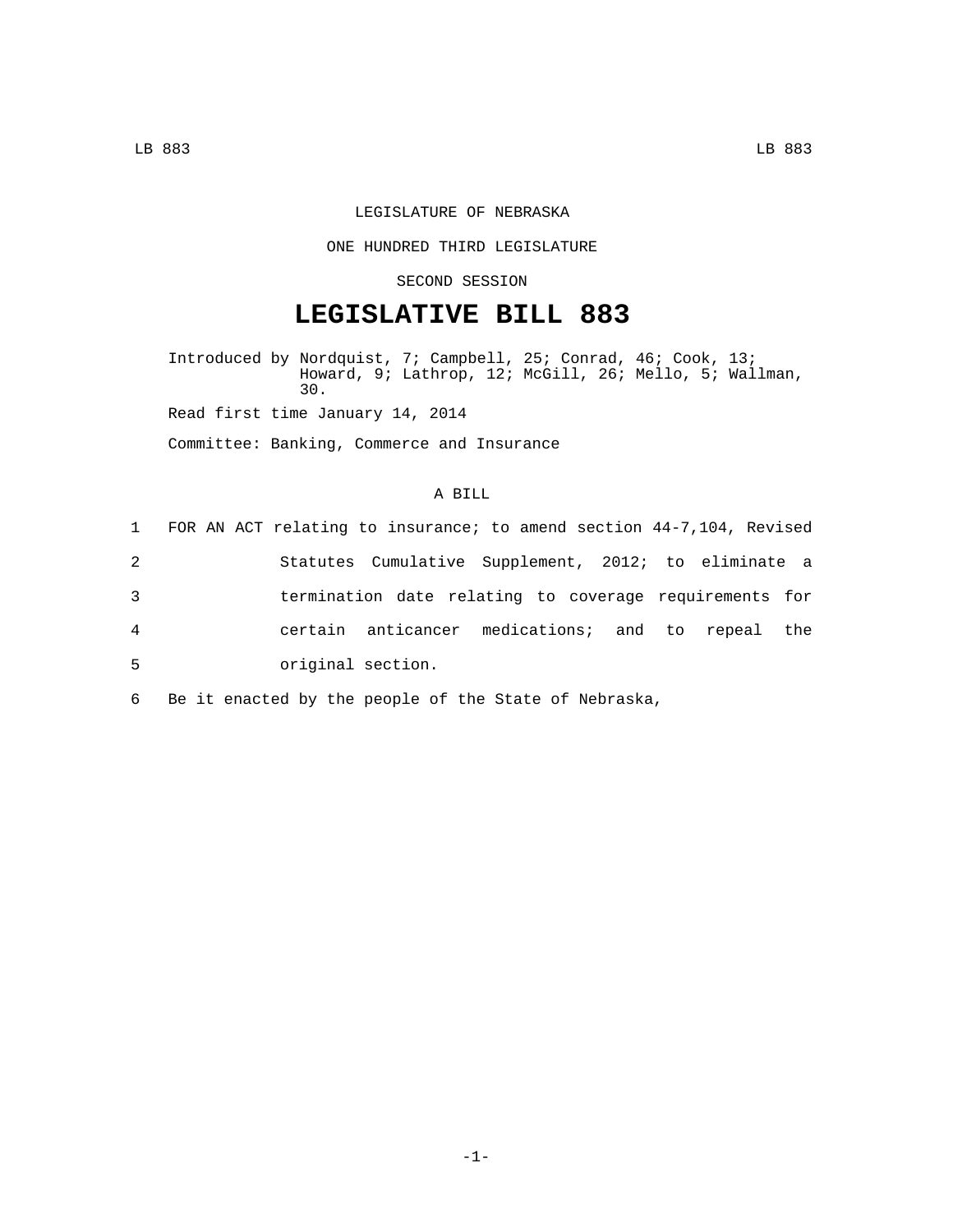Section 1. Section 44-7,104, Revised Statutes Cumulative 2 Supplement, 2012, is amended to read:

 44-7,104 (1) Notwithstanding section 44-3,131, (a) any individual or group sickness and accident insurance policy, certificate, or subscriber contract delivered, issued for delivery, or renewed in this state and any hospital, medical, or surgical expense-incurred policy, except for policies that provide coverage for a specified disease or other limited-benefit coverage, and (b) any self-funded employee benefit plan to the extent not preempted by federal law that provides coverage for cancer treatment shall provide coverage for a prescribed, orally administered anticancer medication that is used to kill or slow the growth of cancerous cells on a basis no less favorable than intravenously administered or injected anticancer medications that are covered as medical benefits by the 15 policy, certificate, contract, or plan.

 (2) This section does not prohibit such policy, certificate, contract, or plan from requiring prior authorization for a prescribed, orally administered anticancer medication. If such medication is authorized, the cost to the covered individual shall not exceed the coinsurance or copayment that would be applied to any other cancer treatment involving intravenously administered or 22 injected anticancer medications.

 (3) A policy, certificate, contract, or plan provider shall not reclassify any anticancer medication or increase a coinsurance, copayment, deductible, or other out-of-pocket expense

-2-